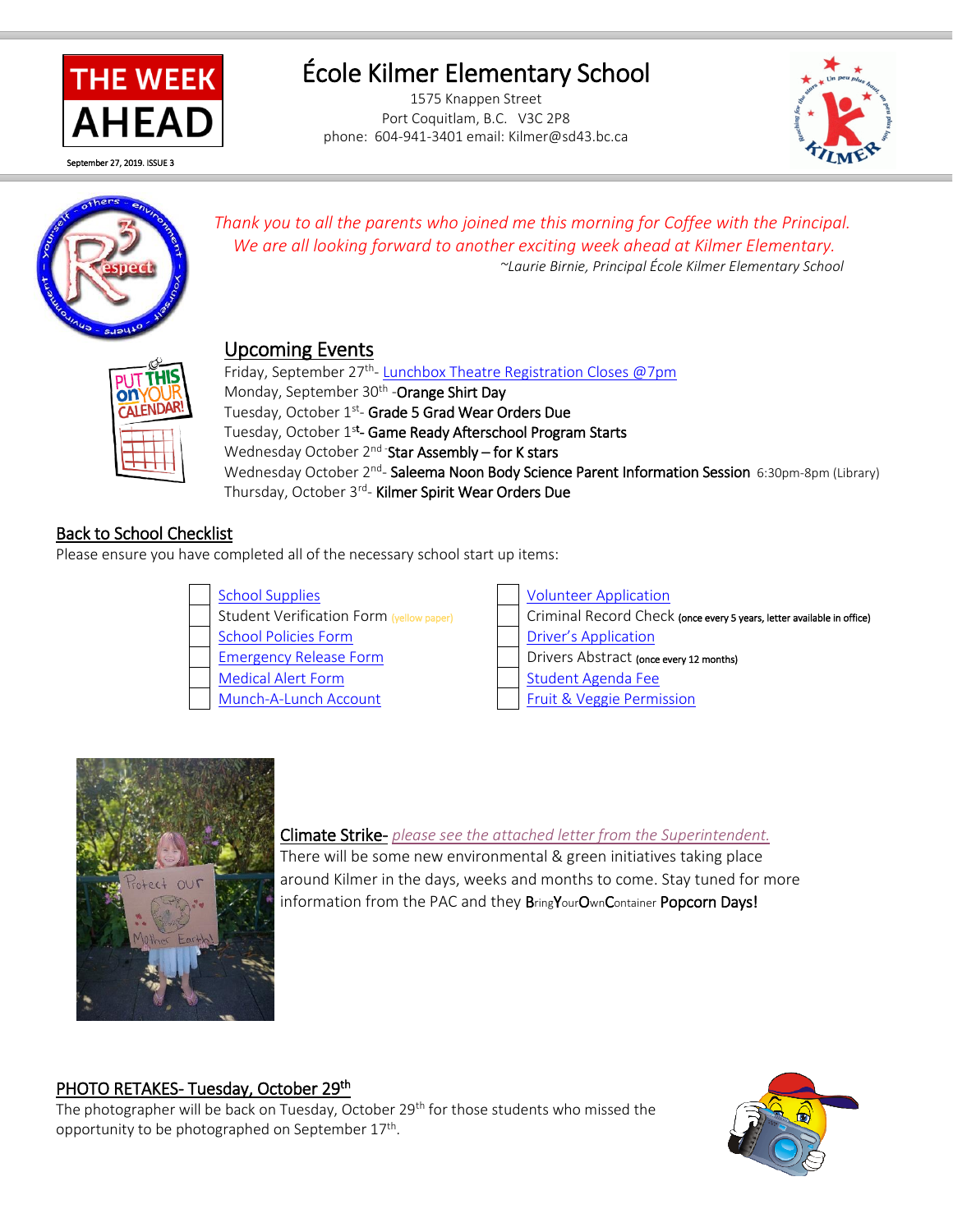Saleema Noon Please watch for the Saleema Noon Body Science Workshop Permission slip to be coming home in the next few days if it has not already

made it home. Please return all permission forms by Friday, October 4th. Parents are encouraged to attend the Saleema Noon Body Science Parent Information Session on Wednesday October 2<sup>nd</sup> from 6:30pm-8pm in the Library

#### Orange Shirt Day

On Monday, September 30 raise awareness for survivors of Residential School and to remember those who did not make it home! WEAR ORANGE.

#### Terry Fox school wide Fundraising Campaign

THE TERRY FOX **FOUNDATION** 

Tape the teacher was an exciting success! Stay tuned for the final donation tally and details for the Big Run to deliver our donation to the Terry Fox Foundation on October 11th.

#### Fruit & Veggie Program

Our School participates in the [BC School Fruit & Vegetable](https://www.bcaitc.ca/bc-school-fruit-vegetable-nutritional-program) + Milk Program. Please ensure you have submitted your child's Fruit & Veggie Permission form (via school cash online)

## PAC NEWS

## Next Meeting- Monday, October 7<sup>th</sup> at 7pm in the library.

[Previous PAC Meeting Minutes](http://www.sd43.bc.ca/school/kilmer/Parents/PAC/PAC%20Agendas%20%20Minutes/KPAC%20minutes%20September%2016%202019.pdf) 

## DISTRICT NEWS

Grade 4 Parents- School District No. 43 (Coquitlam) will be conducting the Foundation Skills Assessments in Octobers, in accordance with the School Act. Please see th[e attached letter](http://www.sd43.bc.ca/school/kilmer/Documents/FSA%20Letter%20to%20Parents%20from%20Superintendent%20Sept%202019.pdf) from Superintendent Patricia Gartland.

#### Please take a moment to complete the School Calendar Public and Partner Group Survey:

In preparation for future school years, we are asking for you feedback on our proposed calendars for the 2020-21, 2020-22 and 2022-23 school years.

Below are two links, one is to our district website where the proposed calendars are posted and the other link is to an online survey that allows for feedback to be provided about the three proposed school calendars.

This survey link will be open from Friday, September 13, 2019, to Friday, October 4, 2019. We thank you for your participation and your feedback.

Link to our SD43 Annual School Calendars[: http://www.sd43.bc.ca/NewsEvents/AMYCalendar/Pages/default.aspx](http://www.sd43.bc.ca/NewsEvents/AMYCalendar/Pages/default.aspx) Link to the online survey:<https://www.surveymonkey.com/r/QHLYLLY>











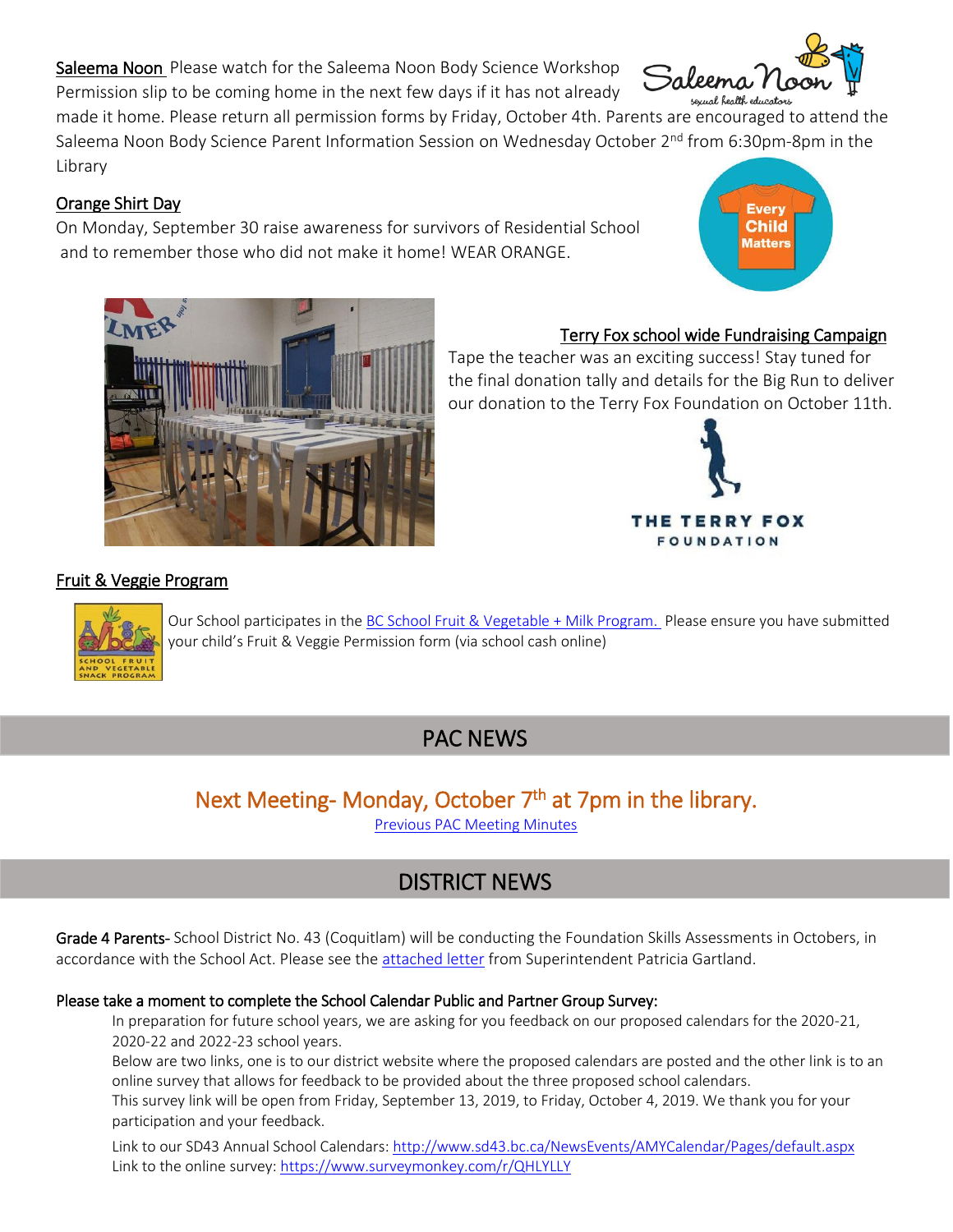## COMMUNITY NEWS

#### Fire Prevention Week October 6-12<sup>th</sup>

#### "Not every hero wears a cape. Plan and Practice your Escape™"

 *Fire Chief* and *Fire Captain for the Day contest* [entries](https://www.portcoquitlam.ca/fire-department-ballot/) *are due Monday, September 30, 2019.* For more information, please see the [Family Letter](http://www.portcoquitlam.ca/wp-content/uploads/2019/09/Letter-to-Family-2019.pdf) prepared by Port Coquitlam Fire & Emergency Services

All elementary students are also encouraged to take part in th[e Fire Prevention Week Poster Contest](https://www2.gov.bc.ca/assets/gov/public-safety-and-emergency-services/emergency-preparedness-response-recovery/embc/fire-safety/fire-prevention-week/fire_prevention_week_2019_letter_to_schools_and_families.pdf) – they can win awesome prizes for their school, class and themselves.

#### Beyond the Bell After School Program

For more information about this after school program for the Kilmer Community Please contact the City of Port Coquitlam Parks & Recreation Department Lets Dance- Fridays 2:40-3:40 November 8- December 6 (\$60) Sports & Games- Mondays 2:40-3:40 September 23- November 25 (\$32) Let's Dance- Fridays 2:40-3:40 September 27-November 1 (\$60)

#### Game Ready Afterschool Program (Tuesdays): https://dowhatuluv.ca/program/164/55

1 October (Tuesday) 2019 02:40 PM 8 October (Tuesday) 2019 02:40 PM 15 October (Tuesday) 2019 02:40 PM 22 October (Tuesday) 2019 02:40 PM 29 October (Tuesday) 2019 02:40 PM 5 November (Tuesday) 2019 02:40 PM

The start date of this program has been changed to October 1<sup>st</sup>, and the fee has been reduced to \$65.00

TriCities Child Care Action Plan:

All Parents are encouraged to participate in this survey – <http://tricitieschildcare.ca/>).